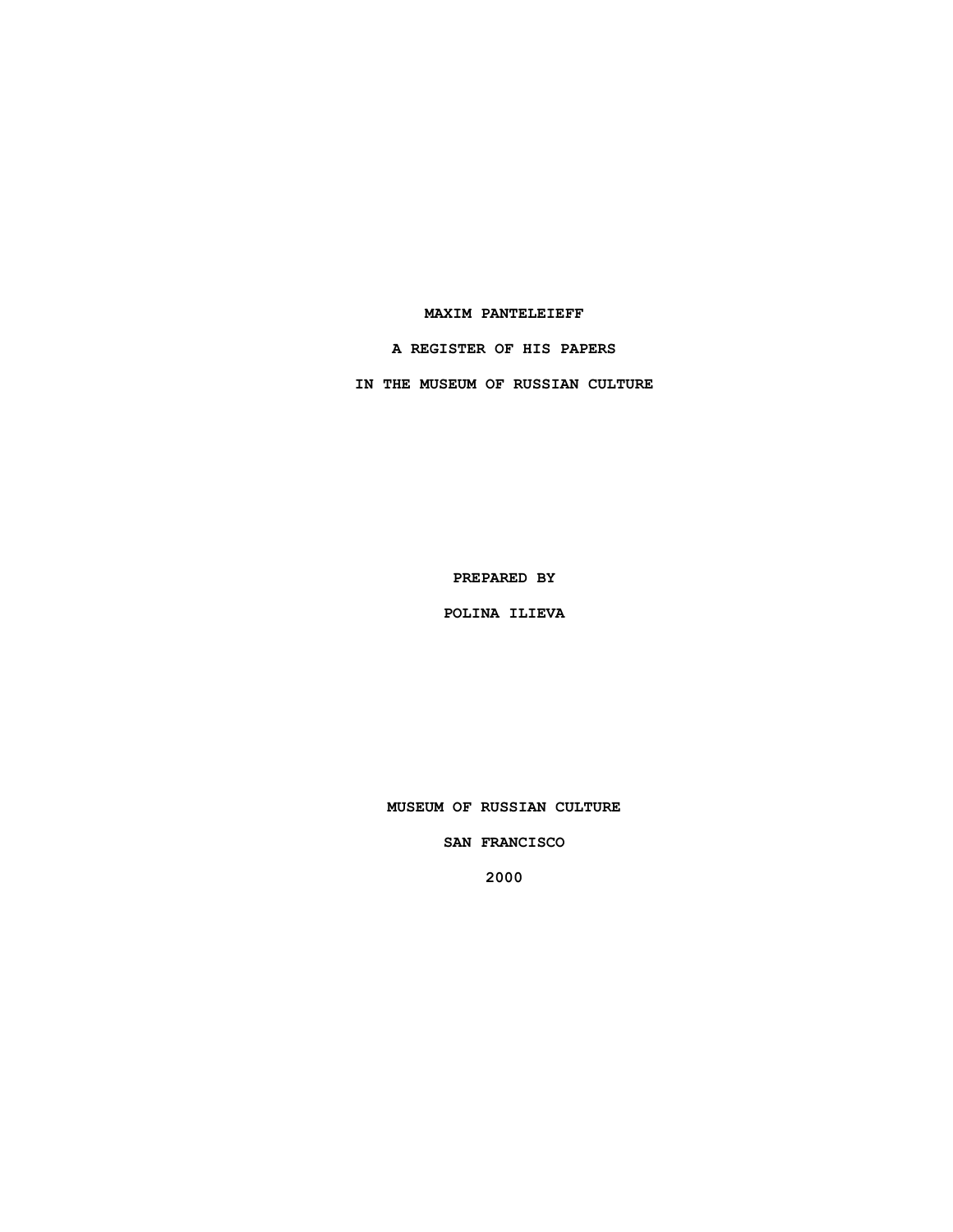### **MAXIM PANTELEIEFF**

# **BIOGRAPHICAL NOTE**

| 1887 |  | Born, Russia |
|------|--|--------------|
|------|--|--------------|

| 1914 |  |  |  | Made his debut in "Faust" |
|------|--|--|--|---------------------------|
|------|--|--|--|---------------------------|

- **1914-1918 Sang in the Musical Drama Theater in St. Petersburg, Russia**
- **1918 Left Russia for a concert tour of China and Japan**

**1922 Toured the United States with the Russian Art Grand Opera Company**

**1958 Died, United States(?)**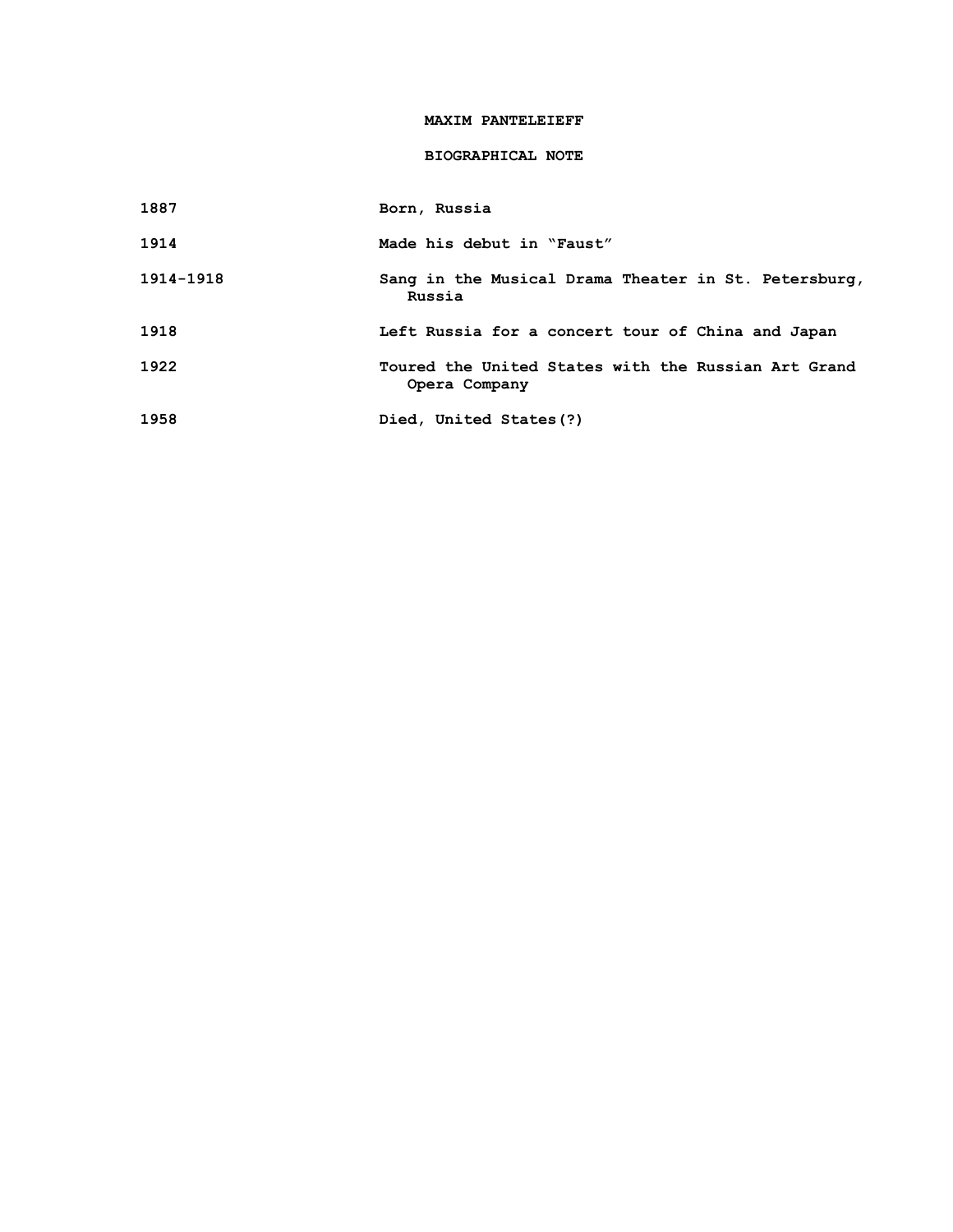### **SCOPE AND CONTENT NOTE**

#### **MAXIM PANTELEIEFF PAPERS**

**Maxim (Max) Panteleieff was an opera baritone and the founder-director of the Russian Art Grand Opera Company, which toured the United States and other countries. He was well known for his concert and oratorio appearances throughout the United States, Europe, and the Orient. This collection contains programs of his performances, clippings about him and the Russian Art Grand Opera Company, as well as photographs of him in different opera costumes.** 

**Detailed processing and preservation microfilming for these materials were made possible by a generous grant from the National Endowment for the Humanities and by matching funds from the Hoover Institution and Museum of Russian Culture. The grant also provides depositing a microfilm copy in the Hoover Institution Archives. The original materials and copyright to them (with some exceptions) are the property of the Museum of Russian Culture, San Francisco. A transfer table indicating corresponding box and reel numbers is appended to this register.**

**The Hoover Institution assumes all responsibility for notifying users that they must comply with the copyright law of the United States (Title 17 United States Code) and Hoover Rules for the Use and Reproduction of Archival Materials.**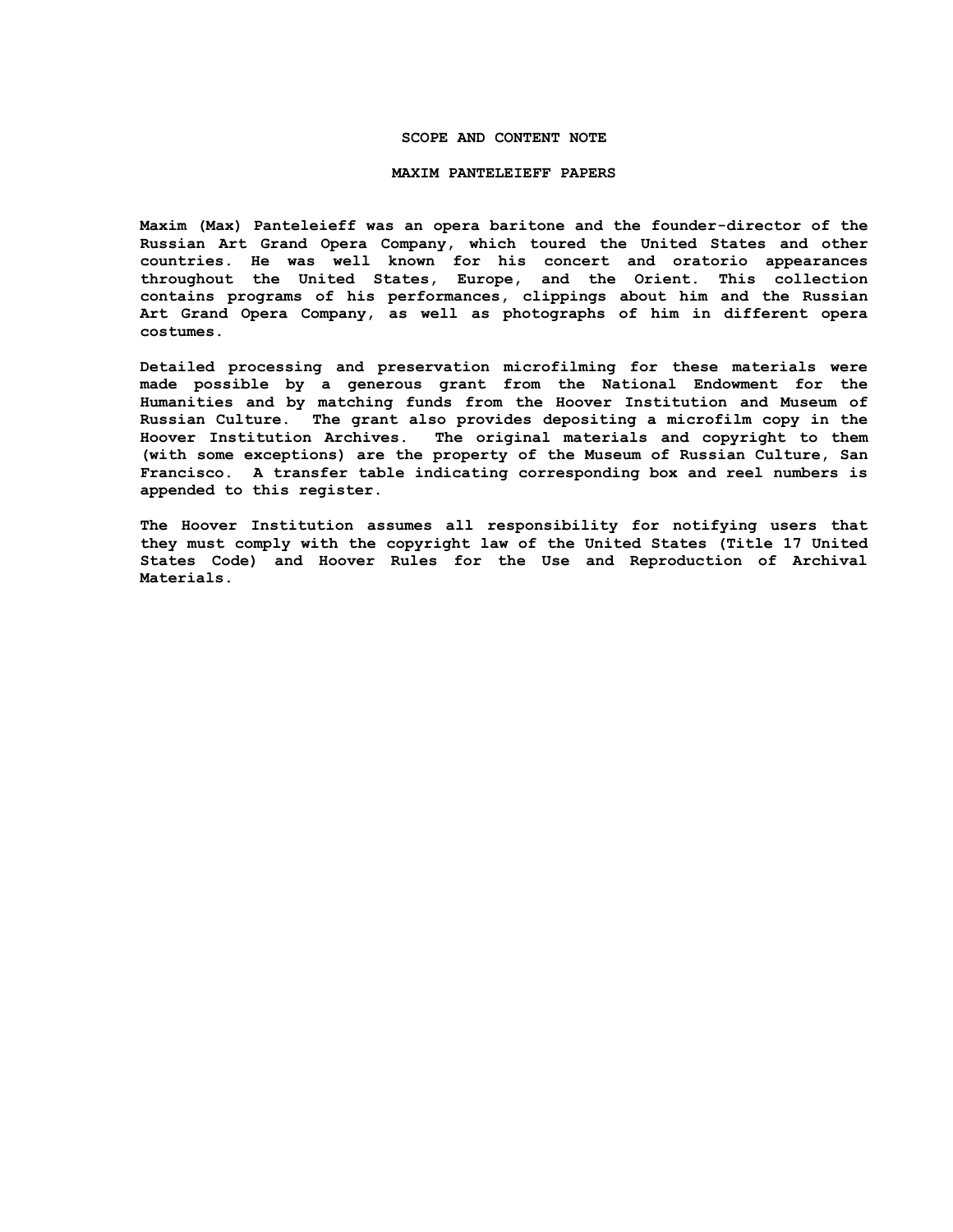## **REGISTER**

## **MAXIM PANTELEIEFF PAPERS**

### **SERIES DESCRIPTION:**

| Box Nos | Series                                                                                                                                      |
|---------|---------------------------------------------------------------------------------------------------------------------------------------------|
| 1       | BIOGRAPHICAL FILE, 1918-1952. Clippings, flyers, programs<br>of performances, and subject file, arranged alphabetically<br>by physical form |
| 1       | PHOTOGRAPHS, 1917-1939 and undated. 21 photographs,<br>including 13 prints of Maxim Panteleieff in different                                |

**opera costumes**